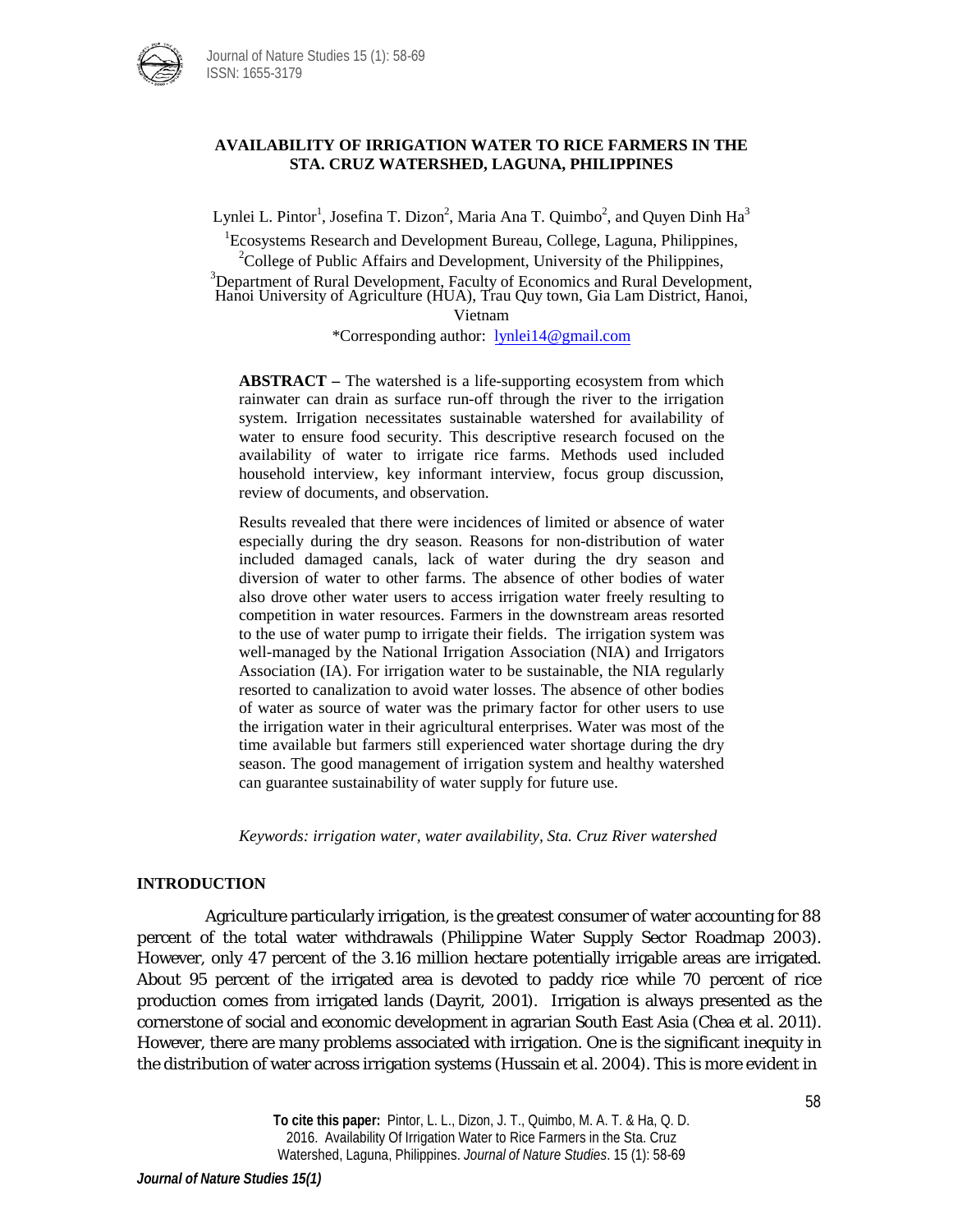Availability of Irrigation Water to Rice Farmers in the Sta. Cruz Watershed, Laguna, Philippines

the Philippines being archipelagic in nature. Water supply levels differ by province depending on the population distribution, rainfall patterns, rate of groundwater recharge, and watershed quality (SEPO, 2011). Irrigation can also be affected by water scarcity attributed to the massive degradation of the country's watersheds (SEPO 2011). It is estimated that 1.5 million hectares of agricultural lands draw irrigation water from watersheds (Lasco et al. 2010). Hence, the importance of effective management of watersheds to ensure sustainability of water for irrigation cannot be overemphasized (Bantayan, n.d).

Experts project that by year 2025, water availability deficit would take place in several river basins in the country. Consequently, this will drastically affect rice production and food security in the country. As early as 2000, water crisis has already been identified as a result of crisis of governance. The Hague Ministerial Declaration in 2000 called to govern water wisely to ensure good governance where involvement of the public and the interests of all stakeholders are included in the management of water resources (Rogers & Hall, 2003). A decade has already passed but water insecurity still exists. In fact, according to Brisco (1997), the problem on water is most acute in developing countries. The problems associated with water can be attributed to lack of appropriate research that will address the water problem.

There is a paucity of studies done in the country on irrigation water. Hence, this exploratory study serves as a research initiative on water governance in relation to availability of water for sustainable use of the rice farmers. Specifically, the objectives were to identify the users of irrigation water; determine the availability of irrigation water; and assessed the sustainability of irrigation water. Through this undertaking, the concerns of water scholars and policy makers regarding the need for a new generation of research were addressed.

### **METHODOLOGY**

#### **Study site**

The study was conducted in the municipalities of Sta. Cruz and Pila, Laguna within the Sta. Cruz River Watershed consisting of upstream, midstream and downstream communities. There are 26 IAs in the area wherein 19 were from Sta. Cruz and seven from Pila.

#### **Research Design**

The descriptive study used eclectic methods to capture all the necessary information and triangulate or verify the results. These methods included farmer interviews, focus group discussions (FGD), key informant interviews (KII), and review of documents.

## **Respondents and Participants of the Study**

The respondents of the interviews were irrigated rice farmers who were members of the different IAs in Sta. Cruz and Pila, Laguna. On the other hand, the participants in the FGD were the officers and members of the IAs. Further, the key informants were composed of the key officials in National Irrigation Administration (NIA), water master, and President of the IAs.

# **Sampling Method**

The total population in the study sites was 1,808 farmers who were members of the IAs in Sta. Cruz and Pila, Laguna. Representative sample population was drawn from the two municipalities. After determining the sample sizes from each municipality which were 99 and 77 in Sta. Cruz and Pila,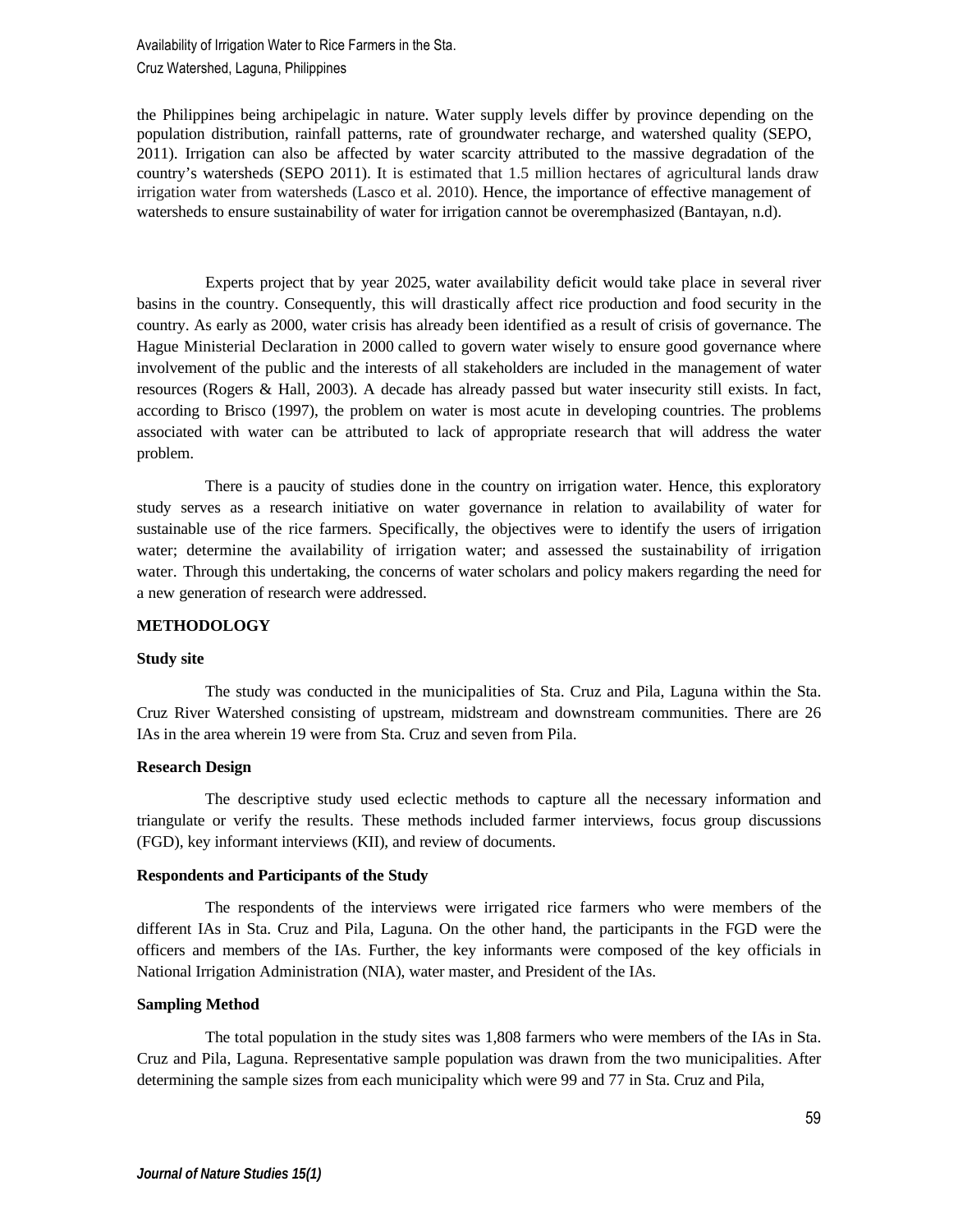respectively, stratified sampling was done among all the IAs. They were randomly selected to ensure well-representation of members from different IAs.

Six (6) FGDs were conducted with two FGDs in each of the three topographical zones: upstream, midstream, and downstream. Participants of FGD recommended by the key officials of NIA were ranging from eight (8) to 12.

## **Instrumentation**

A semi-structured interview schedule was designed for the farmers' interview to gather data on their socio-demographic and economic characteristics, water resources and water governance. The instrument was validated by experts and pre-tested with 20 farmer- respondents from Bay, Laguna. Bay has IAs with similar setting with that of the study sites. The FGD guide was likewise validated by experts.

## **Procedure**

Data on the list of all IAs for all barangays in the study sites, general membership, and name of the officers were secured from the NIA. The schedule of interview among respondents was coordinated with the Barangay Chairman and the President of the IAs. Interviews were held either in the barangay hall or in their respective houses while the FGD was conducted in the barangay hall and NIA satellite office.

# **Data Analysis**

Descriptive statistics such as frequency distribution and percentages of the variables considered were used to describe the data obtained from the interview of the farmer-members of the IAs. Data obtained from the FGD and key informant interview were categorized to supplement the quantitative data for an in-depth analysis.

## **RESULTS AND DISCUSSION**

### **Users of irrigation water**

As presented in Table 1, it was determined whether irrigation water was only available to officers and members of the IA. Half of the respondents claimed that irrigation of water was solely used by members and officers of IAs while the other half asserted that there were other users aside from them. About 49 percent of the respondents cited that even non-members of the IA can use it which included the neighboring farmers and duck raisers. Other users included fishpond owners, hog raisers, lanzones planters, honey dew farmers, vegetable farmers, and anybody can use the irrigation water.

The respondents belonging to the downstream areas usually used water pump not only during the dry season but occasionally during the wet season. The study of Rogers et al. (1998) in Haryana, India showed that the farmers spent large amounts of money for pumping groundwater to improve reliability and timeliness of water supply. Irrigation charges for surface water supplies were less than \$10 per hectare per year. The farmers spent \$90 per hectare per year for groundwater irrigation. This is equivalent to 20 percent of the net value of output from crops. Thus, the farmers were willing to pay for timely and reliable water supply.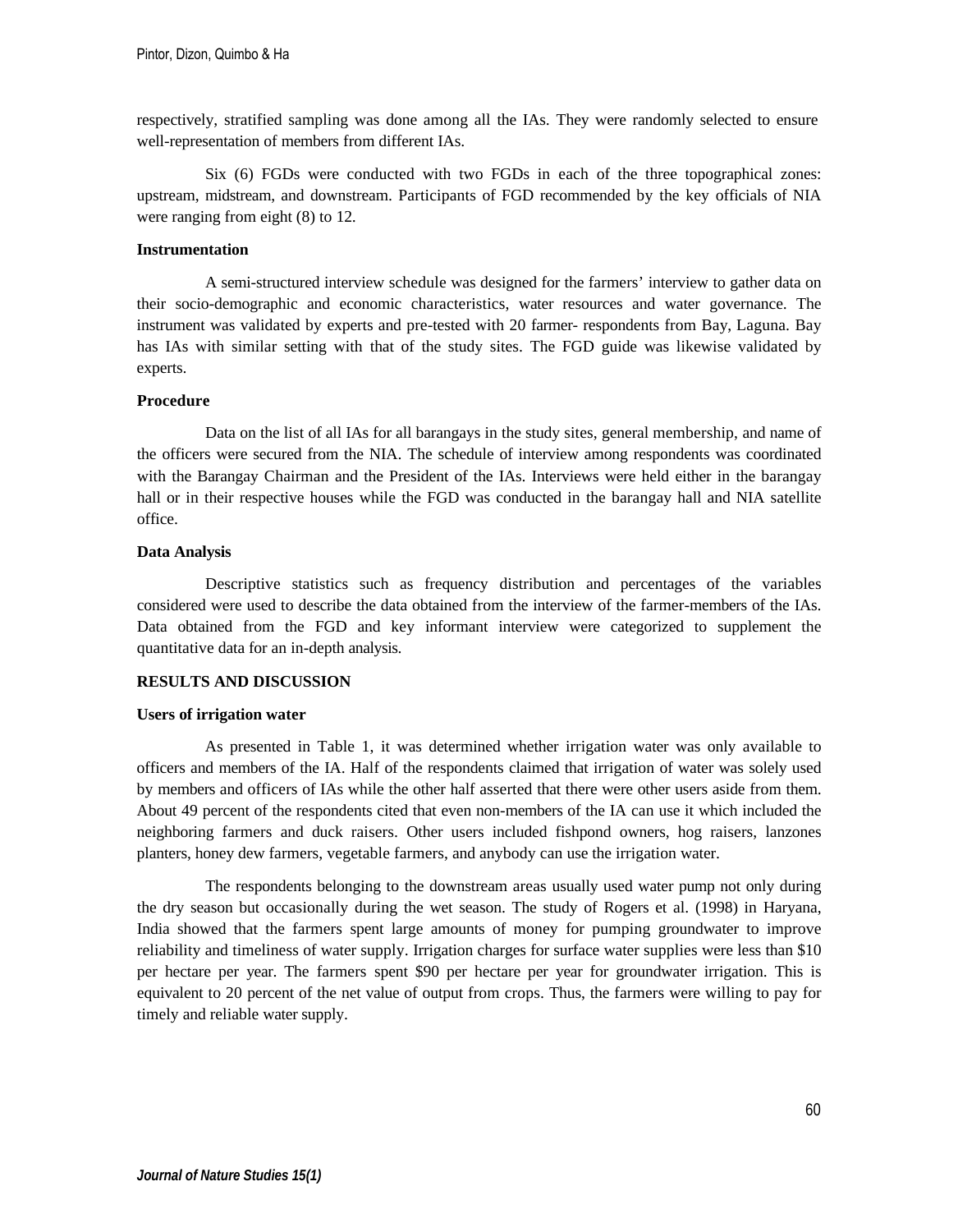Availability of Irrigation Water to Rice Farmers in the Sta. Cruz Watershed, Laguna, Philippines

The study done by the International Water Management Institute (IWMI) compared irrigated and rainfed areas with similar agro-climatic condition with in-depth analysis of incidence and severity of poverty using monetary and non-monetary indicators of poverty. The study provided strong empirical evidence that irrigation had a positive impact on food security. Areas without access to irrigation infrastructure and inadequate water supplies had the highest incidence, depth, and severity of income/monetary poverty. Areas with access to irrigation infrastructure generally had lower levels of chronic poverty and a higher proportion of non-poor. The average annual household food expenditures in areas with and without access to irrigation were found to be \$448 and \$343 annually, respectively (Hussain et al. 2004).

| <b>PARTICULARS</b>                                    | <b>STA. CRUZ</b><br>$(n=99)$ |        |                  | <b>PILA</b><br>$(n=77)$ | <b>TOTAL</b><br>$(n=176)$ |          |
|-------------------------------------------------------|------------------------------|--------|------------------|-------------------------|---------------------------|----------|
|                                                       | $\mathbf F$                  | $\%$   | $\mathbf{F}$     | $\frac{0}{0}$           | $\mathbf{F}$              | $\%$     |
| Users of irrigation water                             |                              |        |                  |                         |                           |          |
| Only members and<br>officers of IAs                   | 45                           | 45.45  | 44               | 57.14                   | 89                        | 50.57    |
| Not only IA members<br>and officers                   | 54                           | 54.55  | 33               | 42.86                   | 87                        | 49.43    |
| <b>Total</b>                                          | 99                           | 100.00 | 77               | 100.00                  | 176                       | 100.00   |
| Other Users of Irrigation water<br>$(n=13)$           |                              |        |                  | $(n=8)$                 |                           | $(n=21)$ |
| Lanzones plantation                                   | $\mathbf{1}$                 | 7.69   | $\mathbf{1}$     | 12.50                   | $\overline{c}$            | 9.52     |
| Other neighboring<br>farmers<br>who are non-IA member | $\overline{7}$               | 53.85  | 3                | 37.50                   | 10                        | 47.62    |
| Anybody                                               | $\mathbf{1}$                 | 7.69   | $\boldsymbol{0}$ | 0.00                    | $\mathbf{1}$              | 4.76     |
| Duck raisers                                          | 2                            | 15.38  | $\mathbf{1}$     | 12.50                   | 3                         | 14.29    |
| Fishpond owners                                       | 1                            | 7.69   | $\overline{0}$   | 0.00                    | $\mathbf{1}$              | 4.76     |
| Honeydew farmers                                      | 1                            | 7.69   | $\boldsymbol{0}$ | 0.00                    | $\mathbf{1}$              | 4.76     |
| Vegetable farmers                                     | $\overline{0}$               | 0.00   | $\mathbf{1}$     | 12.50                   | $\mathbf{1}$              | 4.76     |
| Hog raisers                                           | $\boldsymbol{0}$             | 0.00   | $\overline{c}$   | 25.00                   | $\overline{c}$            | 9.52     |

Table 1. Use of irrigation water by IA members and other users

**\*multiple responses**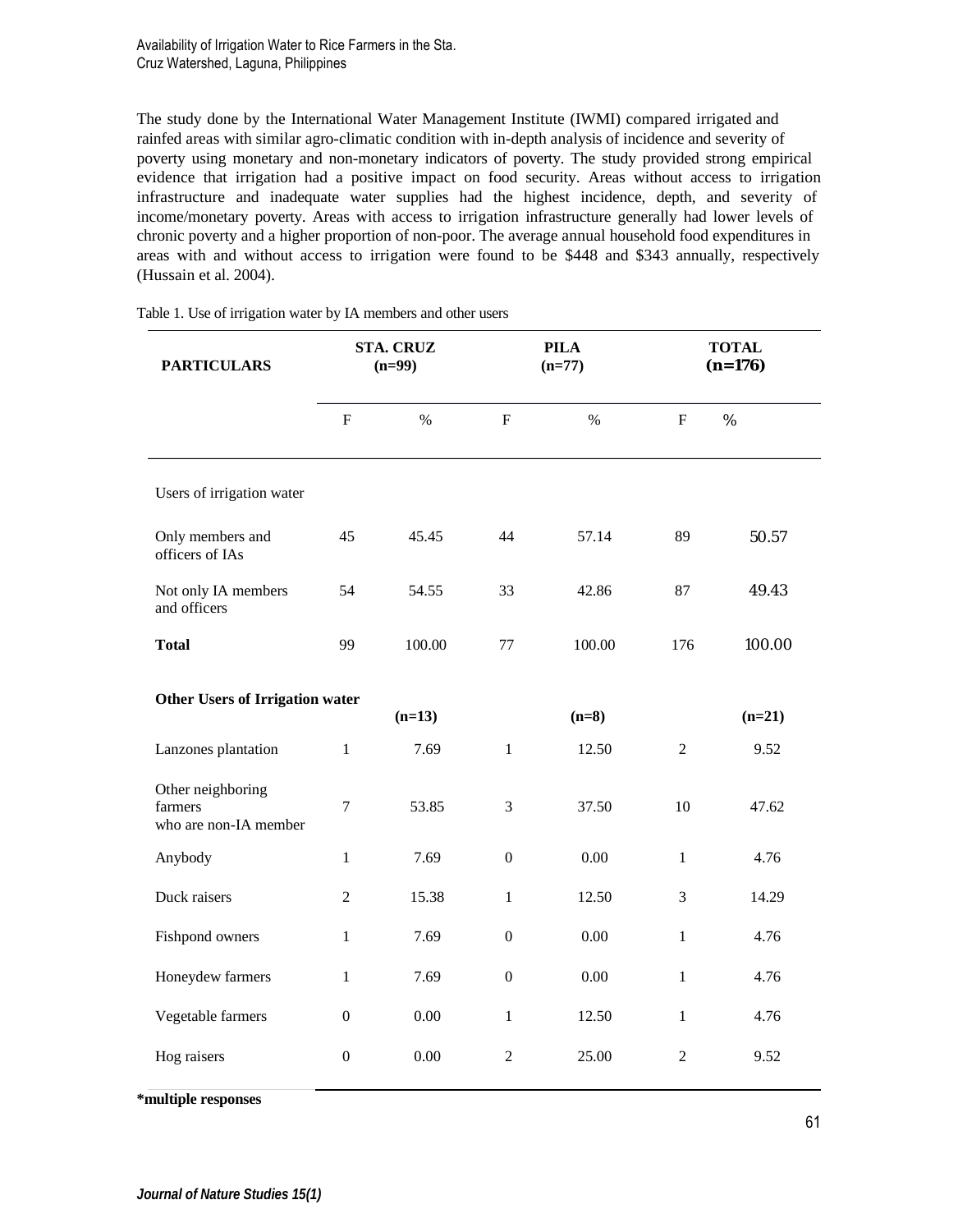#### Availability of water for farm use

Results in Table 2 revealed that up to 86 per cent of the respondents experienced water shortage. This included either having limited or absence of water supply to irrigate their farms once in a while. During the dry season, majority (59%) of the respondents from both municipalities mentioned that irrigation water was always available while 40 percent answered otherwise.

According to NIA (2013), the farmers consumed 22,080 m3/ha of water during dry season and 12,600 m3/ha during wet season. However, they can only supply 15,456 m3/ha during the dry season (Engr. Yorros of NIA, personal communication, 2013). Result of key informant interview with NIA officials revealed that the limited water supply during summer can be attributed to several factors such as evapotranspiration; lowering of the natural capacity of river; deforestation resulting to occurrence of surface water instead of water going to the aquifer; drying up of springs; climate change; and expansion of the river area due to soil erosion. The remaining water needed by the farmers during dry season amounting to 6,624 m3ha-1 comes from the water pumps provided by NIA.

Ella et al. (2012) noted that in Albay, Bicol, there was inadequate water supply during the dry season due to poor watershed cover, less rainfall, and an increase in the water users. There were also disturbances in the watershed such as quarrying and illegal logging causing forest denudation which affected the supply of irrigation water. Measures are being done by NIA to address the problem on water scarcity. These included concreting of main canals, coordination with all the NIA-assisted canals and IAs to adopt the rotational irrigation scheme, planting other crops requiring less water in areas experiencing extreme water scarcity, and providing Shallow Tube Wells pumps and engine units to canals having critical water supply. In the case of Quezon, inadequate water supply during the dry season was attributed by NIA and the Office of the Provincial Agriculturist (OPag) to poor watershed management in the province.

Based from the study conducted in the Bicol region by Nguyen et al. (2012), there was scarcity of irrigation water specifically during the dry season. Hence, their team recommended the rehabilitation of watershed and implementation of a protection program in critical watersheds. Moreover, capacitating the Local Government Units (LGUs) and IAs was highly recommended particularly in planning, designing, and management of irrigation systems.

One of the findings in the study by Ella et al. (2012) was consistent with what has been mentioned by farmers in the FGDs. In one of the discussions Sonny (one of the farmers interviewed) said, *"Number one talaga nang problema ang quarrying dito. Sumobrana ang kuha nila ng mga buhangin at bato, lampas nasilasa lebel*" (The number one problem here is quarrying. They have already exceeded the limit in getting sand and gravel). He added that, "*Hindi gaya nung mga 1980 hanggang 1985, malakas ang tubig. Ngayon bumabanaang lebel ng tubig hindi katulad nung dati. Makikita mo punung-puno, parang ilog ang pasok ng tubig."*(It is different now compared to the period from 1980 to 1985 wherein there was abundant water supply. Now, the water level is lower*.* Before, you can see that water was overflowing like a river.)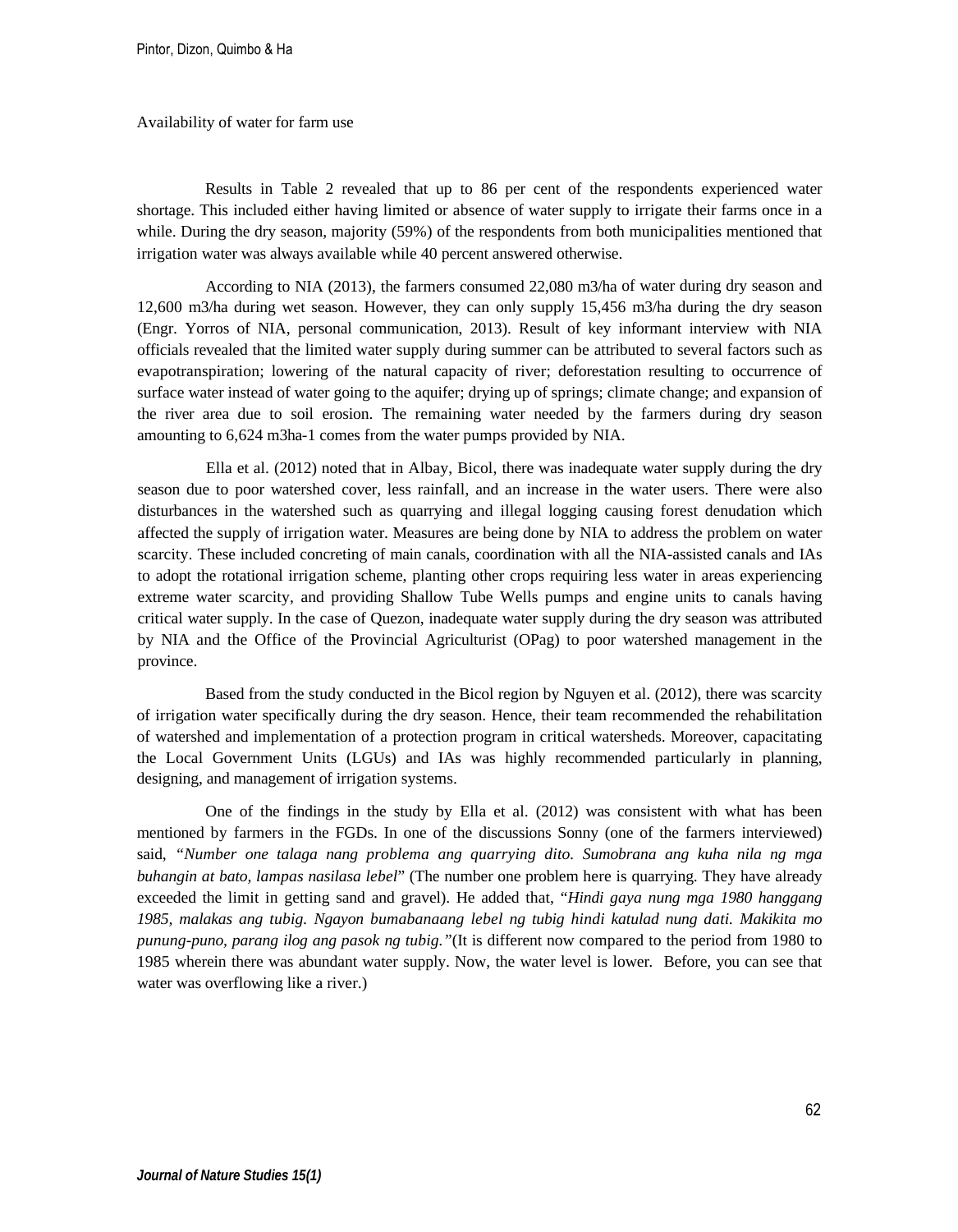# Availability of Irrigation Water to Rice Farmers in the Sta. Cruz Watershed, Laguna, Philippines

### Table 2. Availability of water for farm use

| <b>PARTICULARS</b>                                       | <b>STA. CRUZ</b><br>$(n=99)$ |          |              | <b>PILA</b><br>$(n=77)$ | <b>TOTAL</b><br>$(n=176)$ |           |  |
|----------------------------------------------------------|------------------------------|----------|--------------|-------------------------|---------------------------|-----------|--|
|                                                          | $\mathbf F$                  | $\%$     | $\mathbf F$  | $\%$                    | $\mathbf{F}$              | $\%$      |  |
| <b>Availability of Water</b>                             |                              |          |              |                         |                           |           |  |
| Always available                                         | 69                           | 69.70    | 62           | 80.52                   | 131                       | 74.43     |  |
| Not always available                                     | 30                           | 30.30    | 15           | 19.48                   | 45                        | 25.57     |  |
| <b>Total</b>                                             | 99                           | 100.00   | 77           | 100.00                  | 176                       | 100.00    |  |
| <b>Occurence Water Shortage</b>                          |                              |          |              |                         |                           |           |  |
| Yes                                                      | 87                           | 87.88    | 65           | 84.42                   | 152                       | 86.36     |  |
| No                                                       | 12                           | 12.12    | 12           | 15.58                   | 24                        | 13.64     |  |
| <b>Total</b>                                             | 99                           | 100.00   | 77           | 100.00                  | 176                       | 100.00    |  |
|                                                          |                              |          |              |                         |                           |           |  |
| <b>Availability of Water</b><br><b>During Dry Season</b> |                              | $(n=87)$ |              | $(n=65)$                |                           | $(n=152)$ |  |
| Always available                                         | 48                           | 48.48    | 56           | 72.73                   | 104                       | 59.09     |  |
| Not always available                                     | 50                           | 50.51    | 21           | 27.27                   | 71                        | 40.34     |  |
| No response                                              | $\mathbf{1}$                 | 1.01     | $\mathbf{0}$ | 0.00                    | 1                         | 0.57      |  |
| <b>Total</b>                                             | 99                           | 100.00   | 77           | 100.00                  | 176                       | 100.00    |  |

## **Non-distribution of water**

As summarized in Table 3, majority (74%) of the respondents witnessed non-distribution of irrigation water while the rest were not. Among the significant reasons cited for the non-distribution of water included damaged dam/irrigation canals (54%) lack of water due to dry season (18%) and diversion of irrigation water (17%). Other reasons were limited water supply from the dam, insufficient water supply, distance of farms from the source, control box was destroyed, obstruction in the irrigation canal, poor maintenance of irrigation canal, and no assigned ditch tender in their area. Result of the key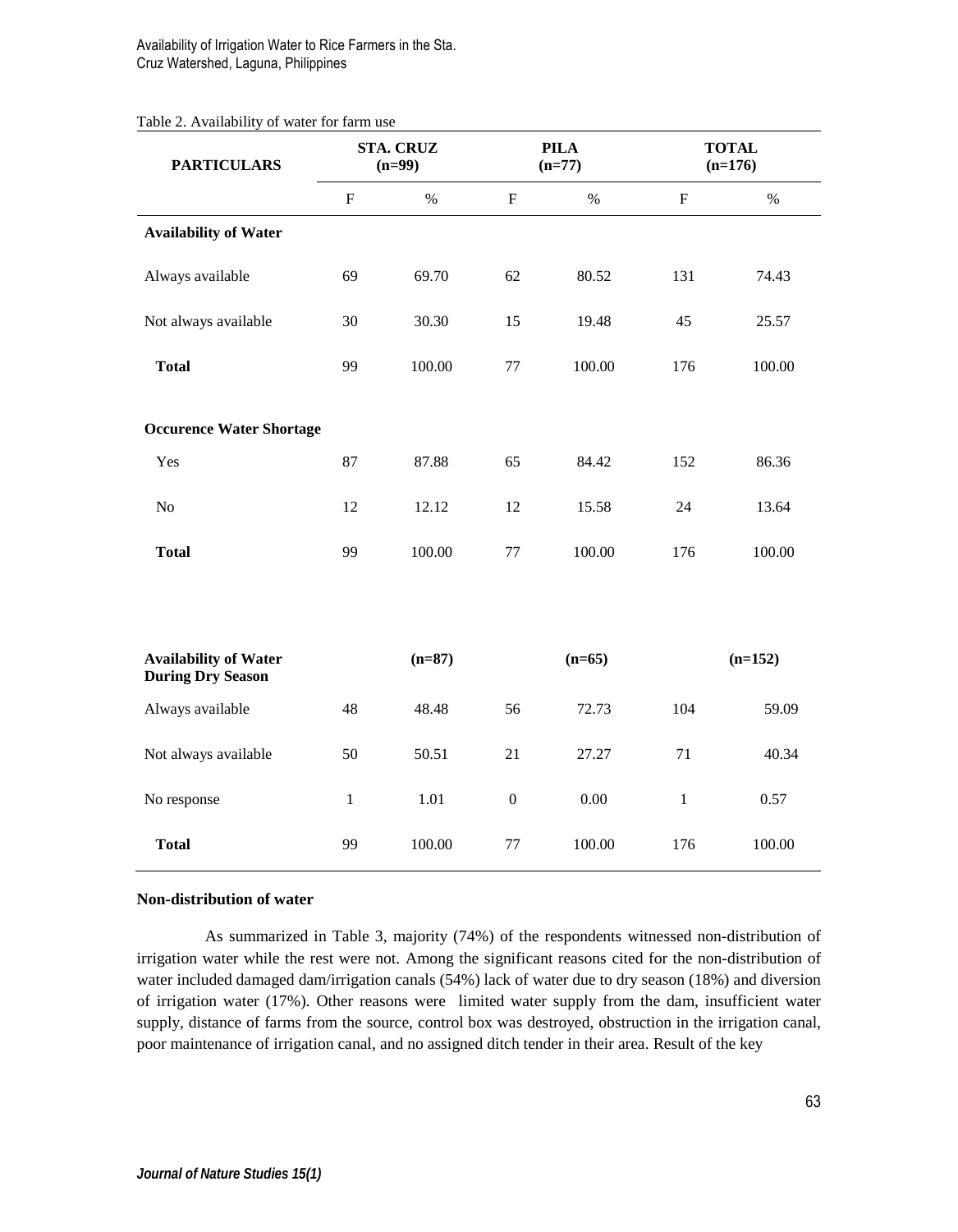informant interview showed that the non-distribution of water was caused by the illegal closure of the control structure in the area due to illegal fishing activities using electric currents and also because of the presence of informal settlers near the dam site and in the Sta. Cruz River watershed.

Mohammed and Kelly (2005) stressed that the problem in existing irrigated areas lies on the inability to supply irrigation to all service areas particularly during the dry season. From the case study conducted by IFAD (2004), international development agencies and water managers agree that the water crisis did not lie on the crisis of resource availability but mainly on governance. Hence improving water governance is considered the most effective means to meet the Millennium Development Goals.

Gum'a (2004) reported that both over and under-utilization, which were generally considered as misuse of water, were the main cause of conflict among water users. Prohibition of over-appropriation and diversion of water to irrigate other farms were used as measures to avoid conflict among farmers and ineffective use of water.

| <b>PARTICULARS</b>                         |                  | <b>STA. CRUZ</b><br>$(n=99)$ |                | <b>PILA</b><br>$(n=77)$ | <b>TOTAL</b><br>$(n=176)$ |        |
|--------------------------------------------|------------------|------------------------------|----------------|-------------------------|---------------------------|--------|
|                                            | $\mathbf F$      | $\%$                         | F              | $\%$                    | F                         | $\%$   |
| <b>Occurrence of Non-</b><br>distribution  |                  |                              |                |                         |                           |        |
| Yes                                        | 79               | 79.80                        | 52             | 67.53                   | 131                       | 74.43  |
| N <sub>o</sub>                             | 20               | 20.20                        | 25             | 32.47                   | 45                        | 25.57  |
| <b>Total</b>                               | 99               | 100.00                       | 77             | 100.00                  | 176                       | 100.00 |
| <b>Reasons for Non-distribution*</b>       |                  |                              |                |                         |                           |        |
| Far from the source                        | $\overline{2}$   | 2.53                         | $\overline{2}$ | 3.85                    | $\overline{4}$            | 3.05   |
| Dam/canal was damaged                      | 39               | 49.37                        | 32             | 61.54                   | 71                        | 54.20  |
| Control box was destroyed                  | $\mathbf{1}$     | 1.27                         | $\overline{0}$ | 0.00                    | $\mathbf{1}$              | 0.76   |
| Limited water supply from the<br>dam       | 8                | 10.13                        | $\overline{4}$ | 7.69                    | 12                        | 9.16   |
| Diverting water to irrigate their<br>farms | 16               | 20.25                        | 6              | 11.54                   | 22                        | 16.79  |
| Dry season                                 | 17               | 21.52                        | 6              | 11.54                   | 23                        | 17.56  |
| Water nor enough to many<br>farmers        | $\overline{4}$   | 5.06                         | 3              | 5.77                    | 7                         | 5.34   |
| Blockage in irrigation canal               | $\boldsymbol{0}$ | 0.00                         | 1              | 1.92                    | 1                         | 0.76   |

Table 3.Occurrence of non-distribution of water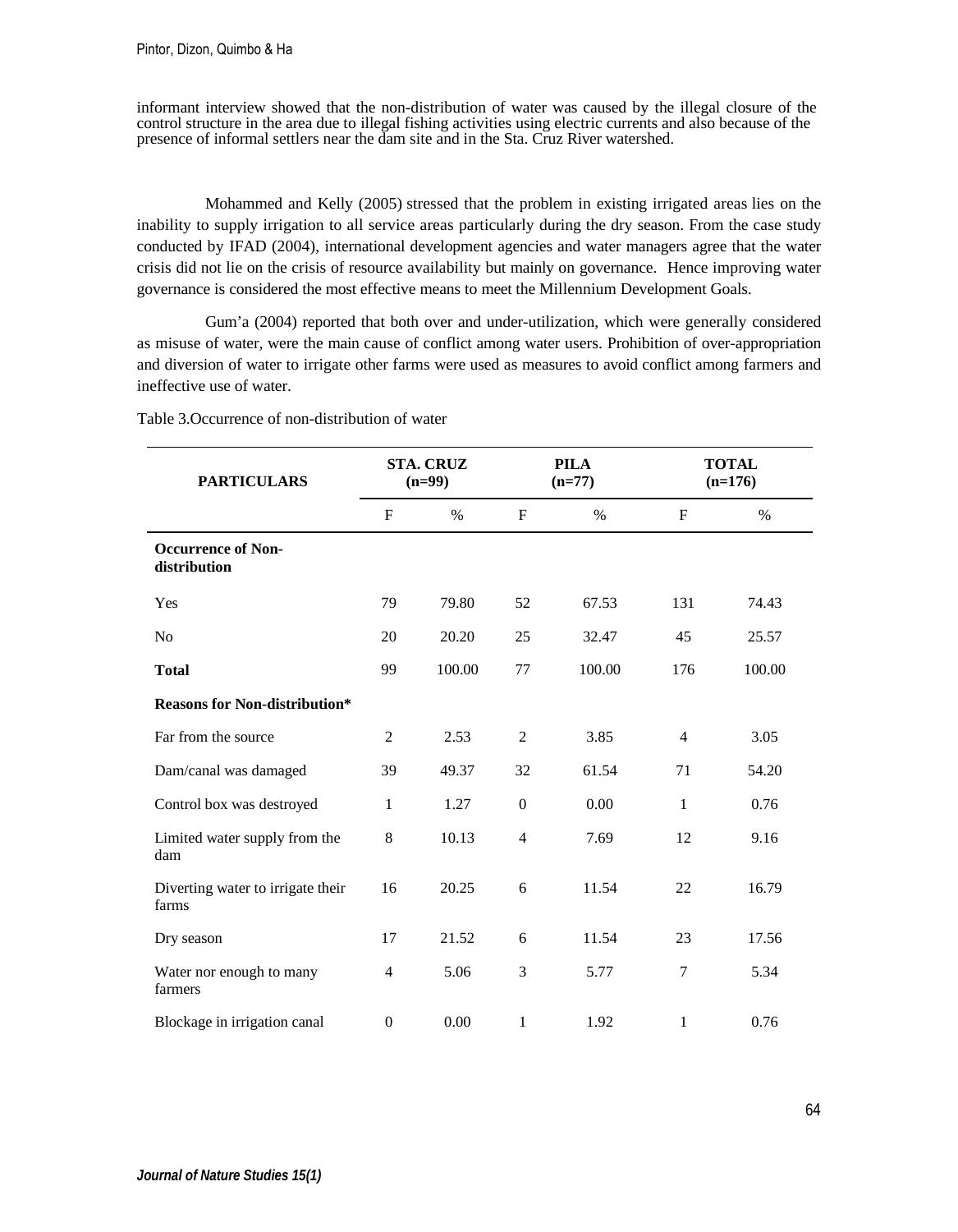| <b>PARTICULARS</b>                      | <b>STA. CRUZ</b><br><b>PILA</b><br>$(n=99)$<br>$(n=77)$ |               | <b>TOTAL</b><br>$(n=176)$ |               |     |        |
|-----------------------------------------|---------------------------------------------------------|---------------|---------------------------|---------------|-----|--------|
|                                         | F                                                       | $\frac{0}{0}$ | F                         | $\frac{0}{0}$ | F   | $\%$   |
| <b>Reasons for Non-distribution*</b>    |                                                         |               |                           |               |     |        |
| Poor maintenance of irrigation<br>canal | 1                                                       | 1.27          | $\theta$                  | 0.00          | 1   | 0.76   |
| No assigned ditch tender                | $\overline{0}$                                          | 0.00          | 1                         | 1.92          | 1   | 0.76   |
| No answer                               | 1                                                       | 1.27          | $\overline{2}$            | 3.85          | 3   | 2.29   |
| Total                                   | 89                                                      | 100.00        | 57                        | 100.00        | 146 | 100.00 |

Table 3.Occurrence of non-distribution of water (Continuation).

### **\*multiple responses**

### **Availability of natural sources of irrigation water**

More than half (65%) of the respondents answered that water was always available while another 27 percent said that it was only available sometimes as presented in Table 4. Hussain et al. (2004) revealed that infrastructure development and availability of water are important factors to achieve food security. Inadequate water supply can lead to poverty despite the presence of a well-developed infrastructure. Poor maintenance will result in reduced water supply and will negate any positive impact on poverty reduction. Lack of water serves as a constraint to food security. Hence, it should be given utmost importance (Rijsberman, 2004).

The use of irrigation water can be associated to social capital among the farmer-respondents. The basic idea of social capital is that individuals invest, access, and use resources embedded in social networks to gain returns (Lin, 2001). The farmer-respondents may have access to water to irrigate their rice farms. However, water as a resource is being controlled by institutions like the IAs assisted by the NIA.

Farming serves as the primary occupation of the respondents wherein they get returns in the form of rice for their household consumption. In excess of their food, rice is being sold to earn some income that would be used to buy their other household needs and to pay for their debts to traders, cooperatives and other financial institutions where they borrow capital.

When asked if they had other sources of water for farm use aside from the irrigation water provided by NIA, majority (63%) of the respondents answered no and the other 37 percent said yes. More than 80 percent of those with other sources of water use pumps to irrigate their rice fields.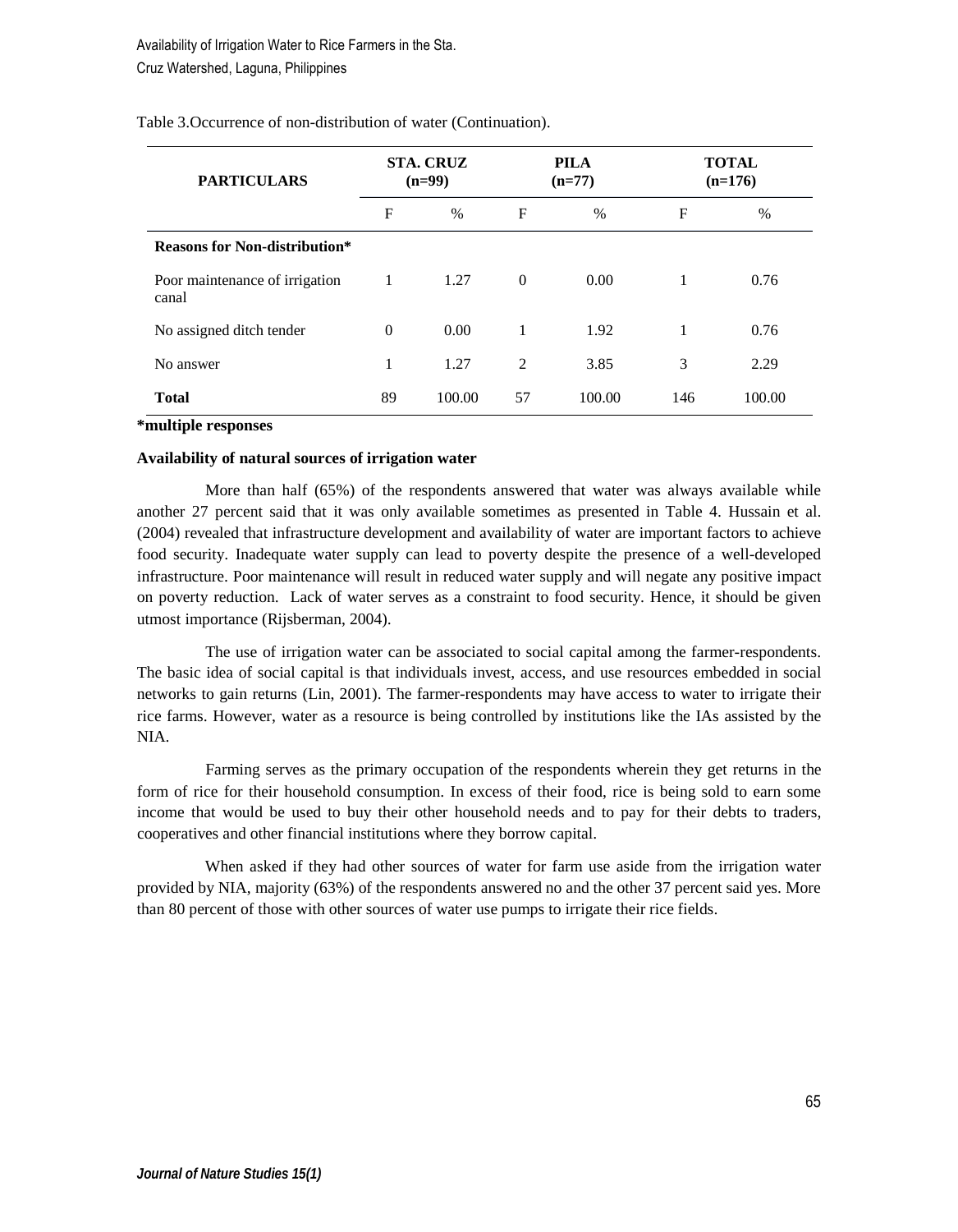| <b>PARTICULARS</b>                                           | <b>STA. CRUZ</b><br>$(n=99)$ |        | <b>PILA</b><br>$(n=77)$ |        | <b>TOTAL</b><br>$(n=176)$ |        |
|--------------------------------------------------------------|------------------------------|--------|-------------------------|--------|---------------------------|--------|
|                                                              | $\mathbf F$                  | $\%$   | $\mathbf F$             | $\%$   | F                         | $\%$   |
| <b>Availability of Natural Source</b><br>of Irrigation Water |                              |        |                         |        |                           |        |
| Always                                                       | 52                           | 52.53  | 63                      | 81.82  | 115                       | 65.34  |
| Sometimes                                                    | 36                           | 36.36  | 11                      | 14.29  | 47                        | 26.70  |
| Rare                                                         | 10                           | 10.10  | 3                       | 3.90   | 13                        | 7.39   |
| Frequent                                                     | $\mathbf{1}$                 | 1.01   | $\overline{0}$          | 0.00   | $\mathbf{1}$              | 0.57   |
| <b>Total</b>                                                 | 99                           | 100.00 | 77                      | 100.00 | 176                       | 100.00 |
| <b>Other Source</b><br><b>Other than Irrigation Water</b>    |                              |        |                         |        |                           |        |
| Yes                                                          | 34                           | 34.34  | 31                      | 40.26  | 65                        | 36.93  |
| N <sub>o</sub>                                               | 65                           | 65.66  | 46                      | 59.74  | 111                       | 63.07  |
| <b>Total</b>                                                 | 99                           | 100.00 | 77                      | 100.00 | 176                       | 100.00 |
| <b>Water Sources*</b>                                        |                              |        |                         |        |                           |        |
| Rainwater                                                    | $\overline{4}$               | 11.76  | 6                       | 19.35  | 10                        | 15.38  |
| Water pump                                                   | 31                           | 91.18  | 22                      | 70.97  | 53                        | 83.23  |
| Spring                                                       | $\mathbf{1}$                 | 2.94   | $\mathbf{1}$            | 3.23   | $\overline{c}$            | 3.08   |
| River                                                        | $\mathbf{0}$                 | 0.00   | $\mathbf{2}$            | 6.45   | $\mathbf{2}$              | 3.08   |
| Deep well                                                    | $\mathbf{1}$                 | 2.94   | $\mathbf{1}$            | 3.23   | $\overline{c}$            | 3.08   |
| <b>Total</b>                                                 | 34                           | 100.00 | 31                      | 100.00 | 65                        | 100.00 |

Table 4. Availability of natural sources of irrigation water

\*multiple responses

#### **Sustainable management of irrigation**

Table 5 revealed the survey finding wherein majority (72%) of the respondents believed that irrigation water can be sustainably managed by NIA and their IA while 27 percent perceived otherwise. Key informant interview with NIA officials likewise revealed that water for irrigation can be sustainably managed. Considering the imminent effects of climate change, NIA practiced regular canalization to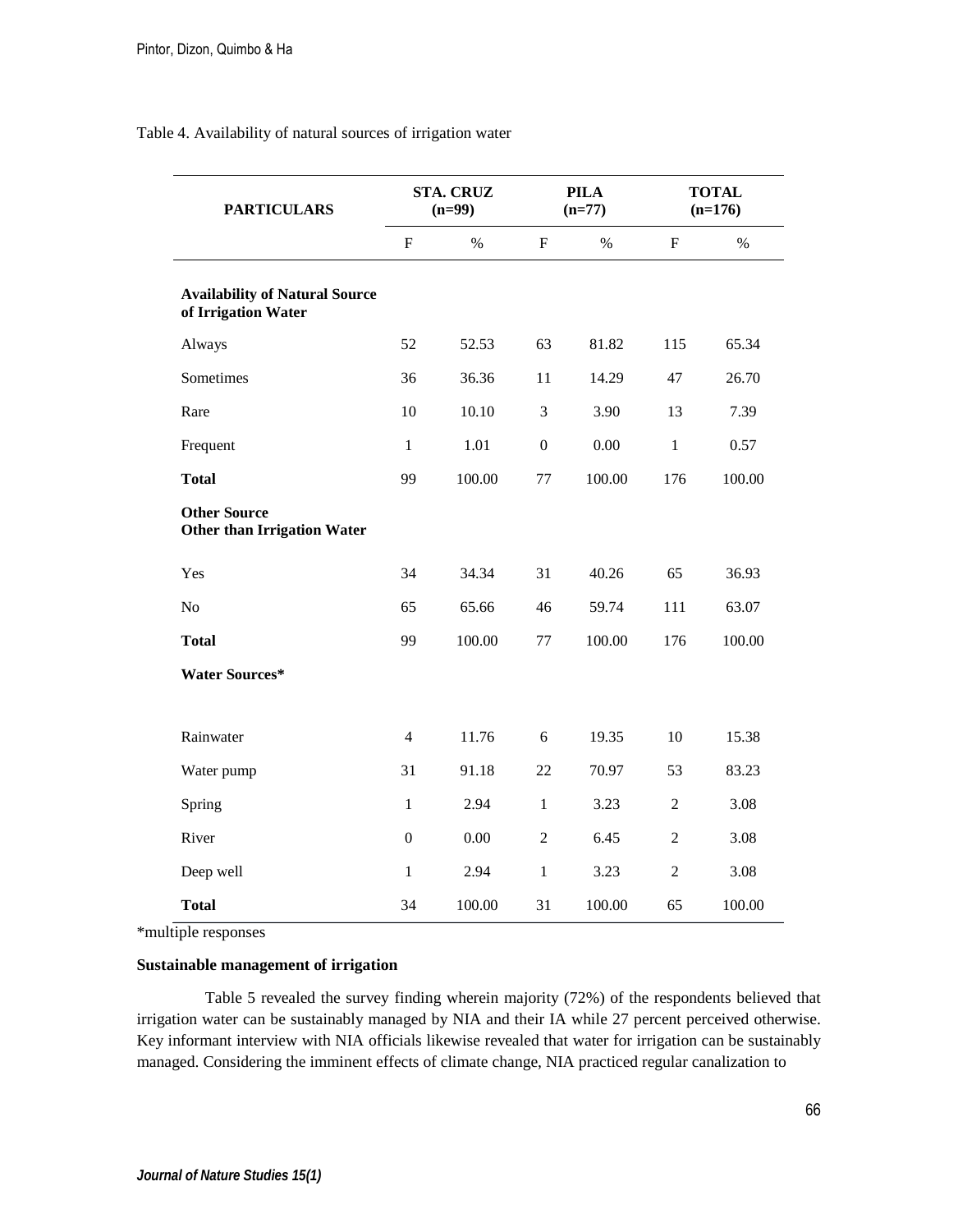Availability of Irrigation Water to Rice Farmers in the Sta. Cruz Watershed, Laguna, Philippines

avoid water losses. They also re-used drainage water and highly recommended to the farmers the application of alternate wet and dry technique in irrigating their paddy fields. To protect their water source, they also forged a partnership with the Department of Environment and Natural Resources (DENR) in reforesting Sta. Cruz River watershed.

Aside from the measures done by the NIA, SAI (2010) stressed that irrigation can be sustained by taking into account predicted rainfall and evapotranspiration by using daily rainfall records or weather forecasts, regular checking of meteorological forecasts, maintaining a water management logbook that records precipitation, rainfall, and evaporation, and time and amounts of irrigation applied to understand long-term trends in water use.

| <b>SUSTAINABILITY OF</b><br><b>IRRIGATION WATER</b> | <b>STA. CRUZ</b><br>$(n=99)$ |        | <b>PILA</b><br>$(n=77)$ |        | <b>TOTAL</b><br>$(n=176)$ |        |
|-----------------------------------------------------|------------------------------|--------|-------------------------|--------|---------------------------|--------|
|                                                     | $\mathbf F$                  | $\%$   | $\mathbf F$             | $\%$   | $\mathbf F$               | $\%$   |
| Yes                                                 | 64                           | 64.65  | 62                      | 80.52  | 126                       | 71.59  |
| No                                                  | 33                           | 33.33  | 14                      | 18.18  | 47                        | 26.70  |
| Not aware                                           | 2                            | 2.02   | $\mathbf{1}$            | 1.30   | 3                         | 1.70   |
| <b>Total</b>                                        | 99                           | 100.00 | 77                      | 100.00 | 176                       | 100.00 |

Table 5. Assessment of irrigation water sustainability.

#### **CONCLUSIONS**

The absence of other bodies of water as source of irrigation, was the driving factor for other users or free riders to use the irrigation water for their other economic activities. They used irrigation water for free to reduce costs and gain more profit in their agricultural enterprises.

Water was most of the time available to irrigate the farms; however, the farmers still experienced water shortage especially during the dry season. The free access of non-members of the IAs to irrigation water resulted to competition in water resources aggravating the situation during the dry season when there was limited water supply. Despite high expense, farmers in the downstream areas resort to the use of water pumps to ensure rice security for their household consumption.

A good management of irrigation system and healthy watershed can guarantee sustainability of water supply for future use. There is an urgent need to enhance the surrounding watershed to ensure sustained supply of water to both the communities and the rice farms.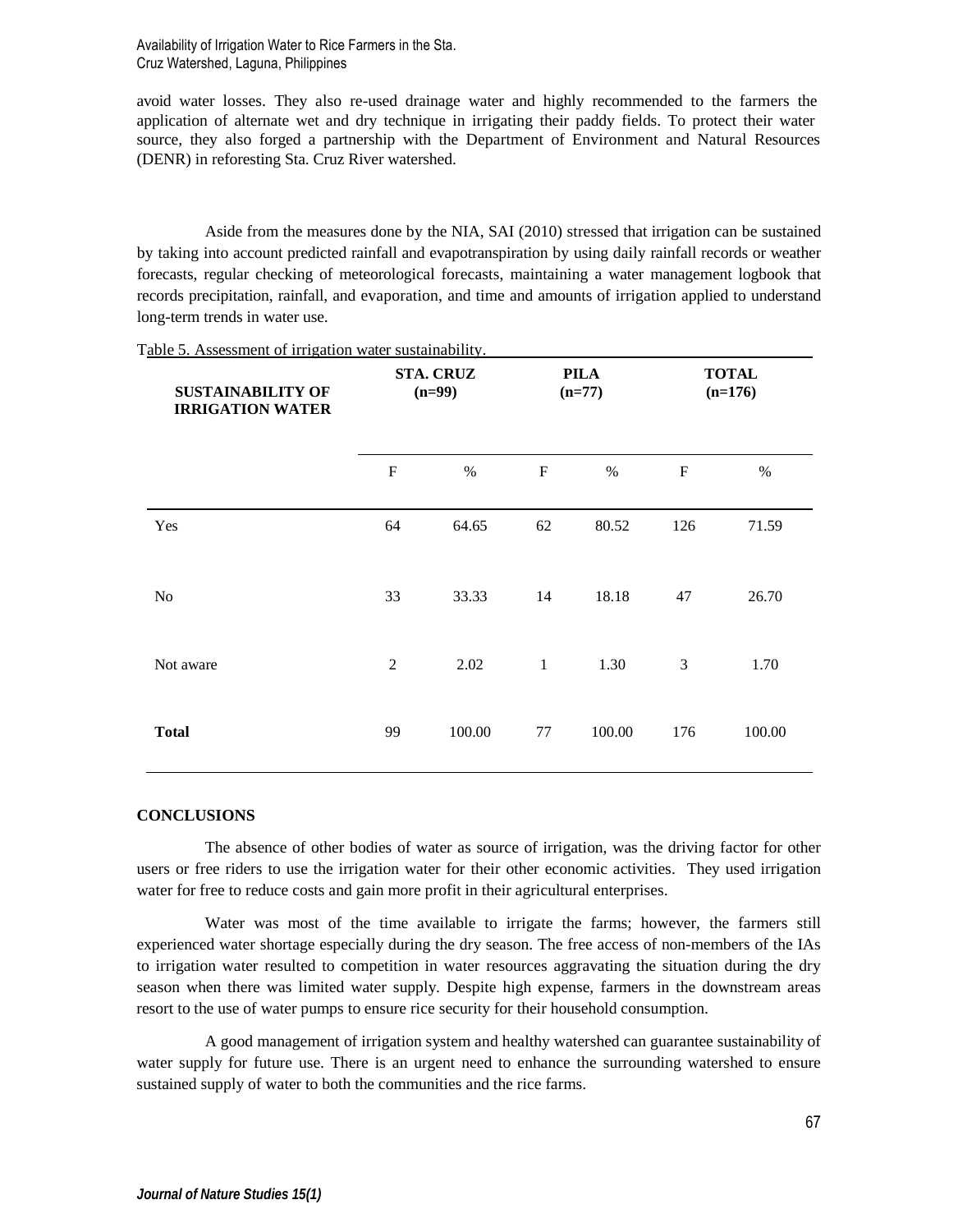### **ACKNOWLEDGMENT**

This research undertaking would not have been possible without the funds granted by the Department of Agriculture – Bureau of Agricultural Research. Hence, deepest appreciation is given to DA-BAR for the financial support that served as an avenue to contribute to the body of knowledge.

# **STATEMENT OF AUTHORSHIP**

The first author conceptualized the research, conducted the literature search to support the findings, identified thematic points, formulated recommendations, and initiated the writing of the manuscript. Other authors identified some issues and provide valuable suggestions.

### **REFERENCES**

Bantayan, N. C. undated. Development and Application of High Resolution GIS-Based Atlas to Enhance

Watershed Management in the Philippines. Institute of Renewable Natural Resources. College of Forestry and Natural Resources. University of the Philippines at Los Banos, College, Laguna, Philippines.

- Briscoe, J. 1997. The Convergence of US National Security and the Global Environment. The Value of Water: A Global Perspective.
- Chea, C., P. Nang, I. Whitehead, P. Hirsch and A. Thompson. 2011. Decentralized Governance of Irrigation Water in Cambodia: Matching Principles to Local Realities. Working Paper Series No. 62.CDRI. Cambodia.
- Dayrit, Hector. 2001. Formulation of a Water Vision. NWRB. In the FAO-ESCAP Pilot Project o National Water Visions –From Vision to Action – A synthesis of experiences in Southeast Asia. FAO/ESCAP 2001.
- Ella, V., Fajardo, A.and Elazegui, D. 2012.Institutional Partnership for Irrigation and Other Infrastructure. Partnership for Food Security. DA-BAR & UPLB.
- Gum'a, D. 2004. The Socio-Cultural Aspect of Irrigation Management: The Case of Two Community-Based Small-Scale Irrigation Schemes in the Upper Tekeze Basin Tigray Region. Unpublished Thesis. Adis Ababa University School of Graduate Studies.
- Hussain, I., Giordano, M. and Hanjra, M. 2004. Agricultural Water and Poverty Linkages: Case Studies on Large and Small Systems. Water and Poverty: The Realities Experiences from the Field. Asian Development Bank.
- IFAD. 2004. Land and Water Governance IFAD Experience.
- Lasco, R., Cruz, R.V., Pulhin, J.and Pulhin, F. 2010. Assessing Climate Change Impacts, Vulnerability and Adaptation: The Case of Pantabangan-Carranglan Watershed. World Agroforestry Centre. College of Forestry and Natural Resources, University of the Philippines Los Baños Philippines.